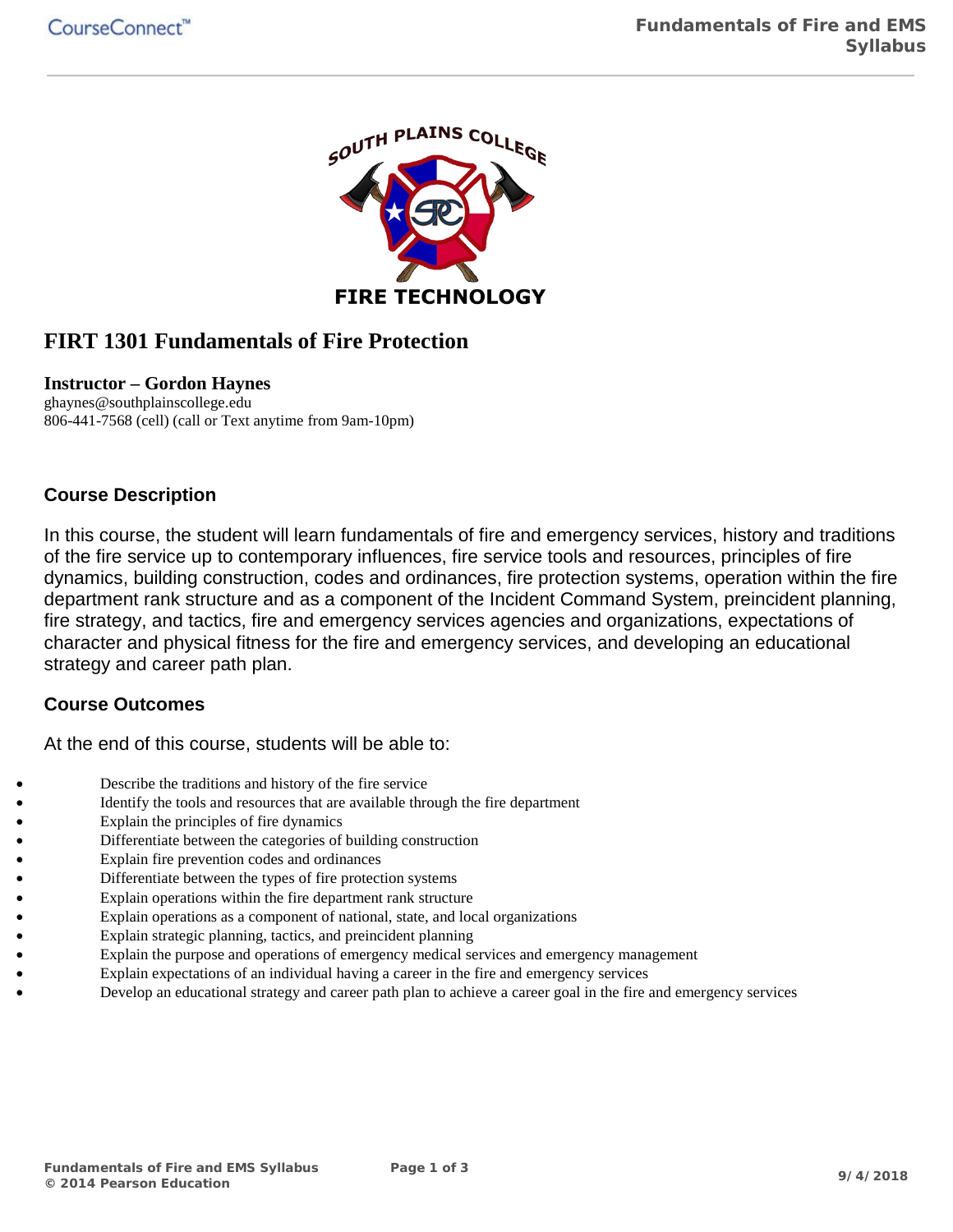

## **Lesson Checklists**

Every lesson has a prescribed checklist of assignments required to successfully complete the lesson. Follow this checklist to complete each lesson.

### **Course Components**

The Fundamentals of Fire Protection course is made up of the numerous graded and ungraded activities listed here.

### **Graded Assessments**

- Discussion Forums
- Quizzes
- Writing Assignments

#### **Ungraded Activities**

- Online Practice (in the lesson presentations)
- Reading Assignments

#### **Grades**

The following table shows the graded assessment types contained within this course and the assigned weighting used to determine the final course grade.

| <b>Graded Assessment Types</b> | Weights $(\%)$ |
|--------------------------------|----------------|
| Assignments                    | 33%            |
| <b>Discussions</b>             | 33%            |
| Quizzes                        | 34%            |
| Total:                         | 100%           |

Letter grades for the course will be based on the following grading scale.

| Letter Grade | Percentage   |
|--------------|--------------|
|              | $90 - 100\%$ |
| R            | $80 - 89\%$  |
|              | 70 - 79%     |